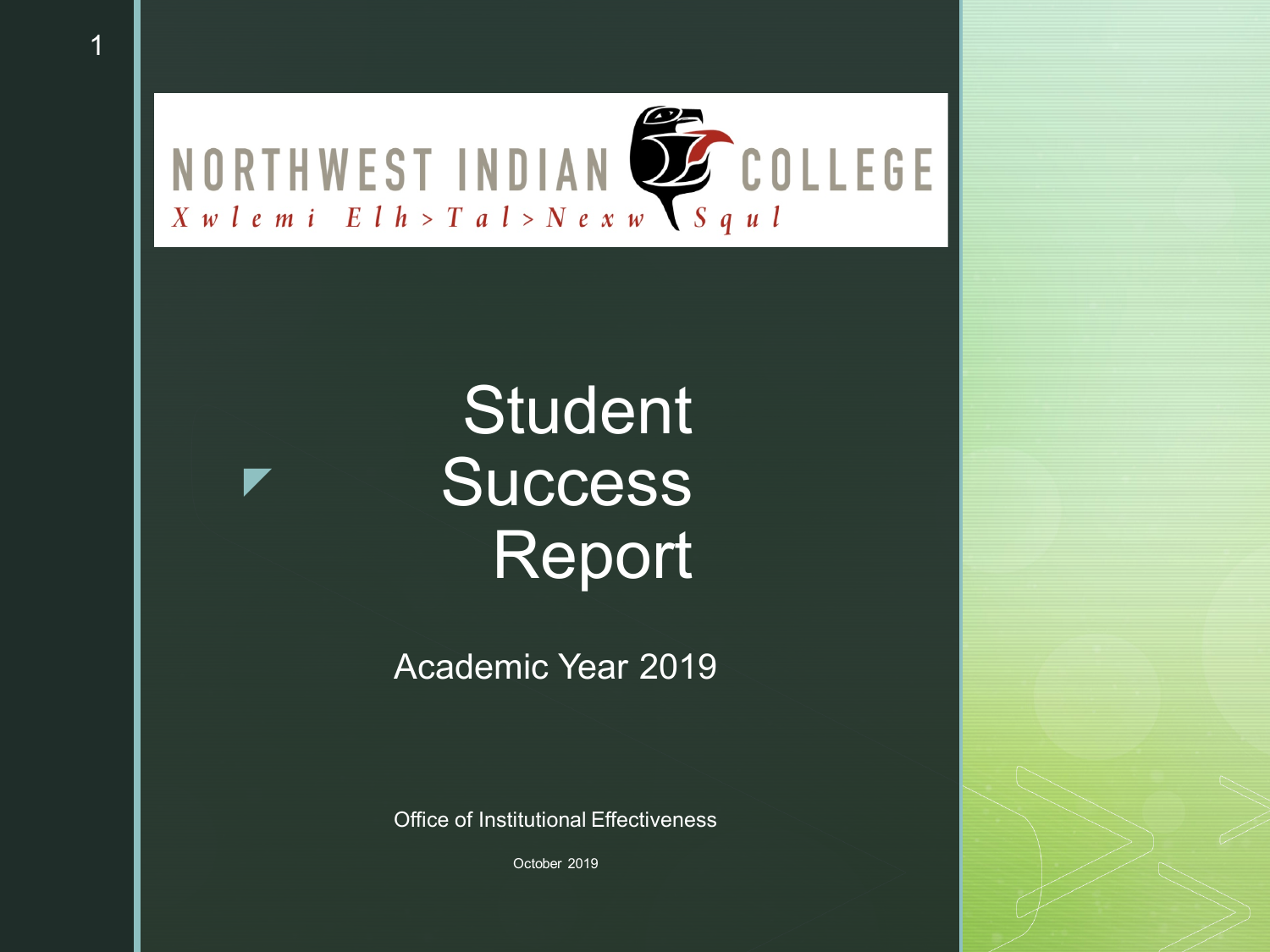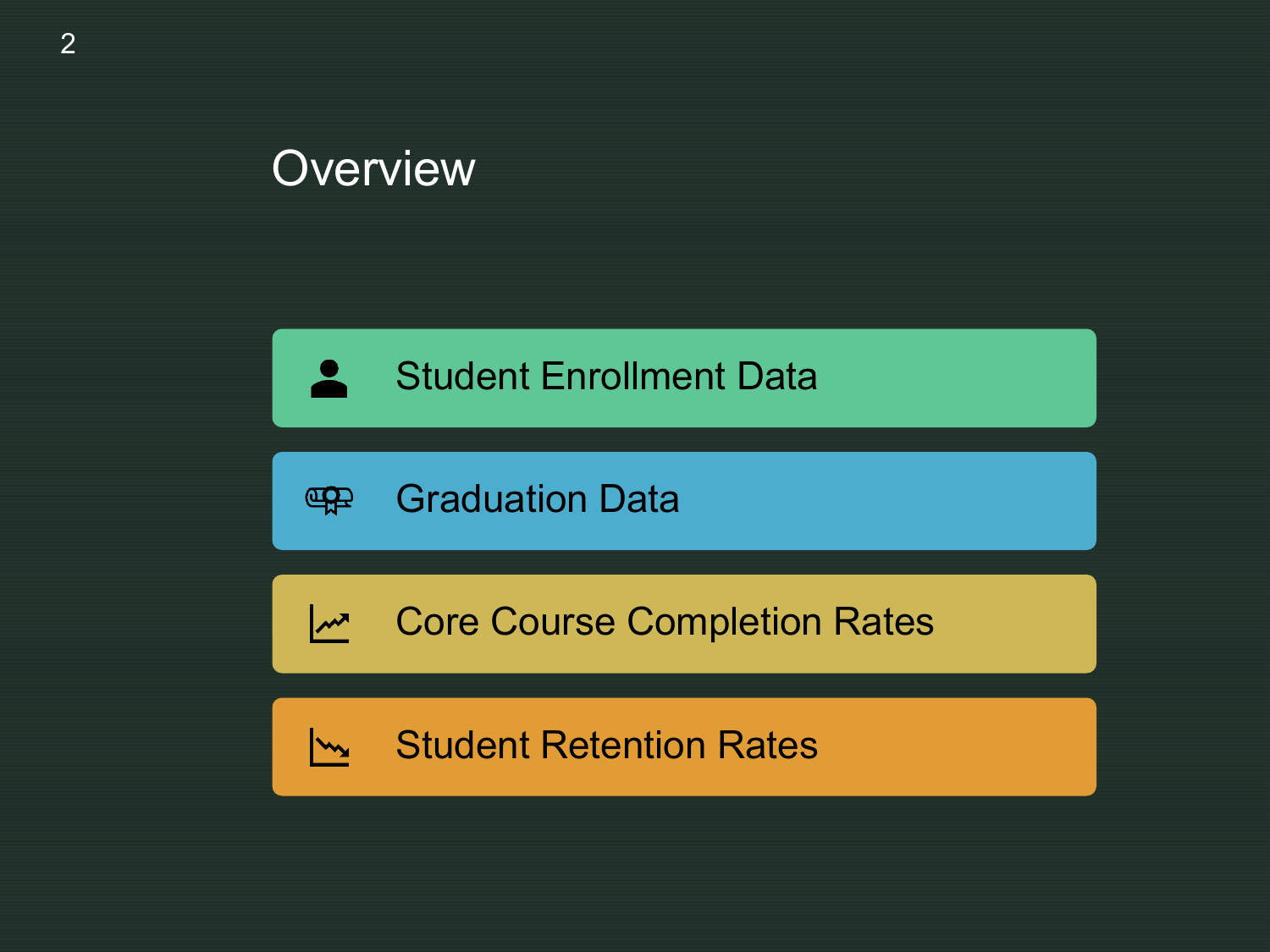Student Enrollment Data

Annual Full-time Equivalency (FTE)

Indian Student Count

FTE by site

 $\blacktriangledown$ 

FTE by mode of learning

Headcount by site

Headcount by mode of learning

Headcount by program of study

Headcount ABE, GED and WF

Headcount by degree type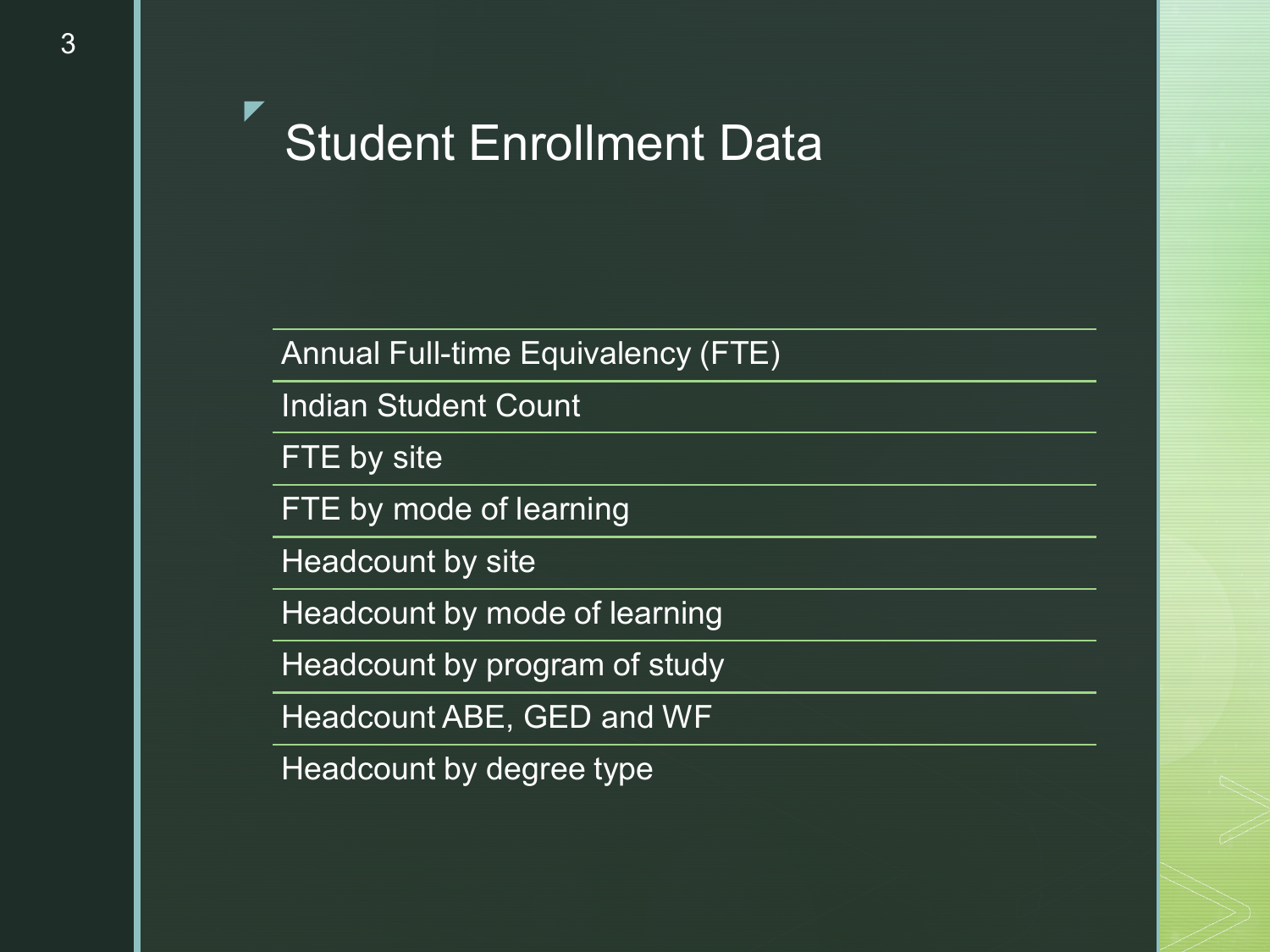#### Annual Full-Time Enrollment



 $\blacktriangleright$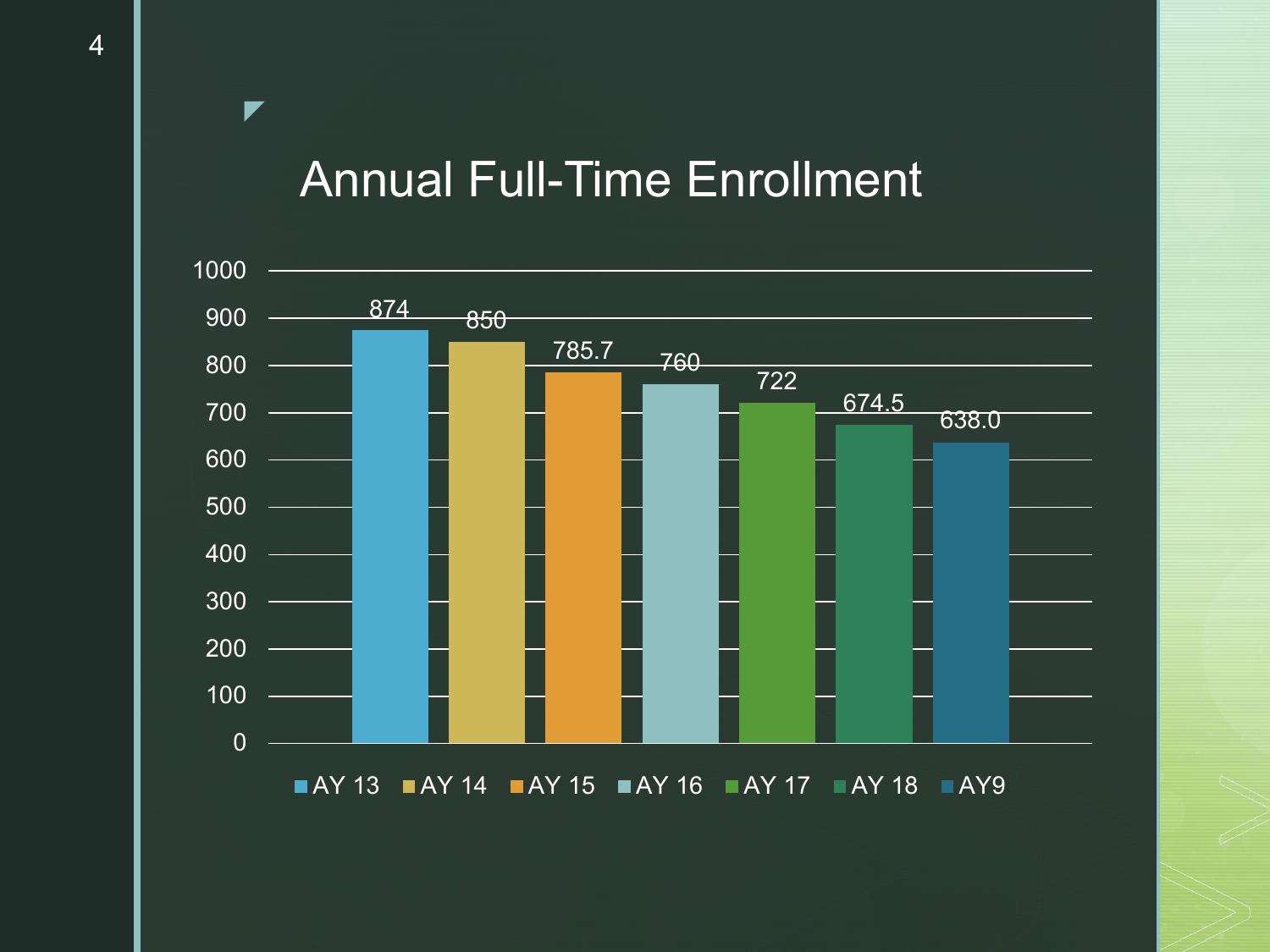## Indian Student Count



 $\blacktriangledown$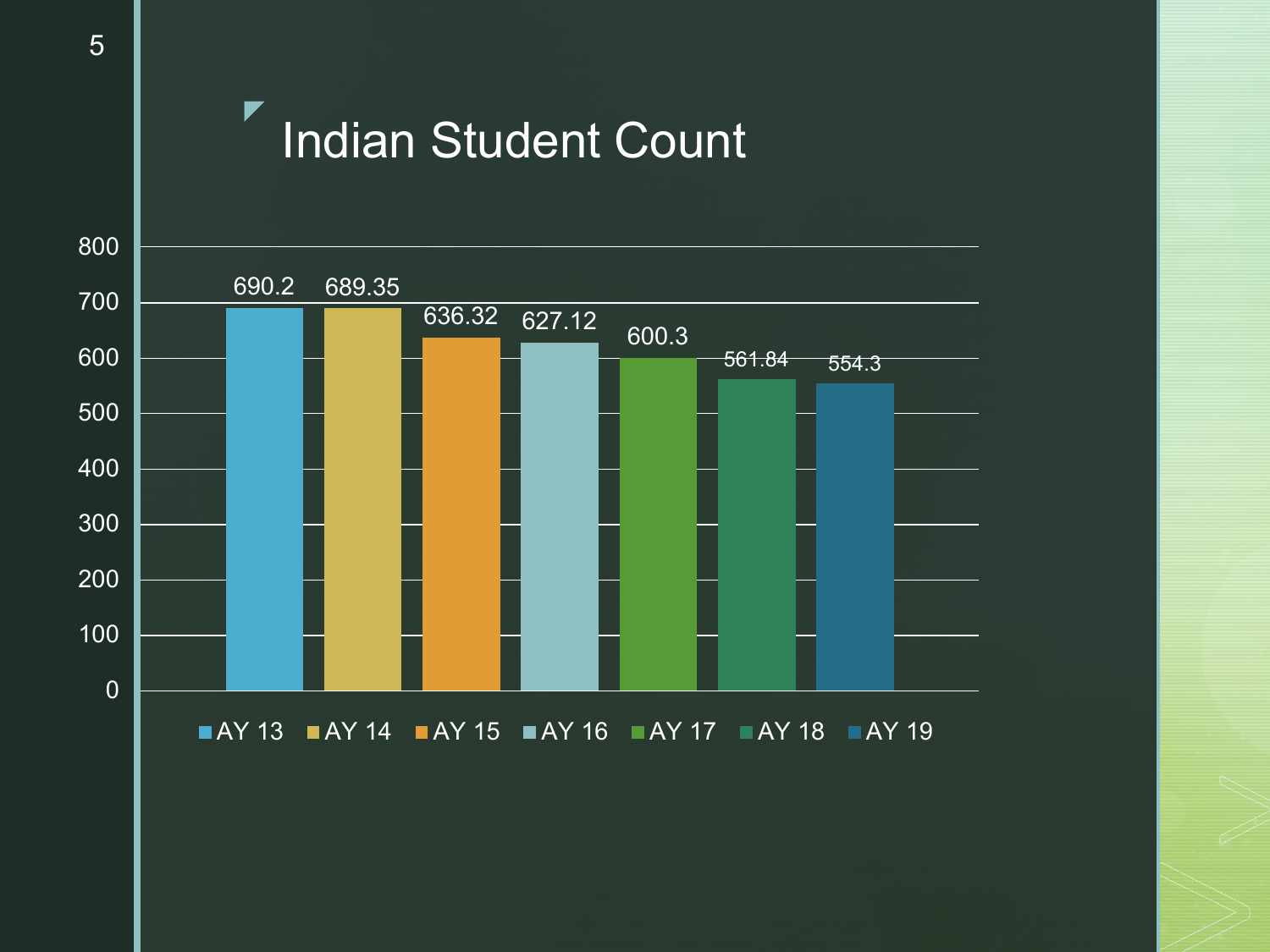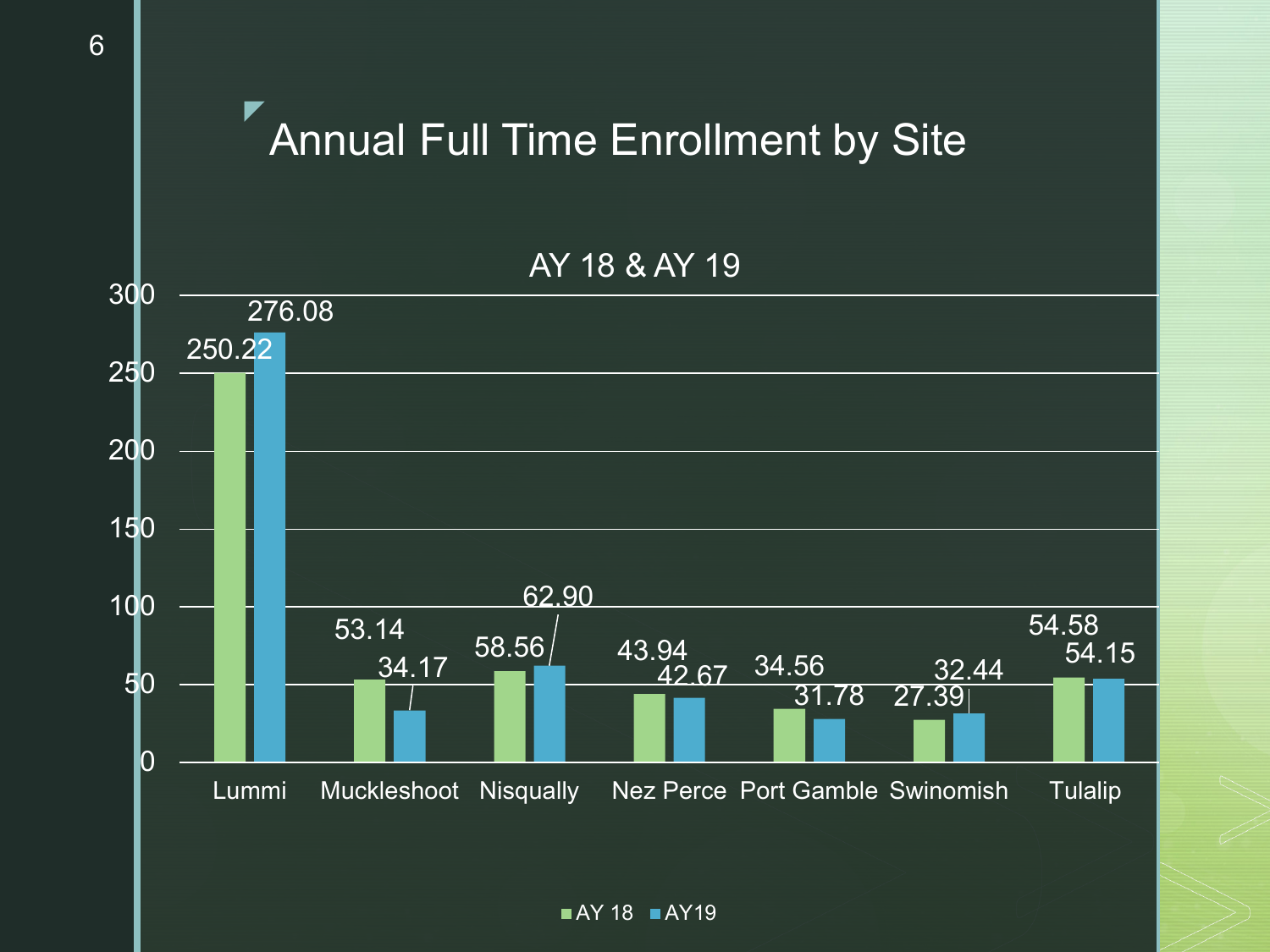#### $\blacktriangledown$ Full Time Enrollment by Mode of AY 18 & AY 19 Learning

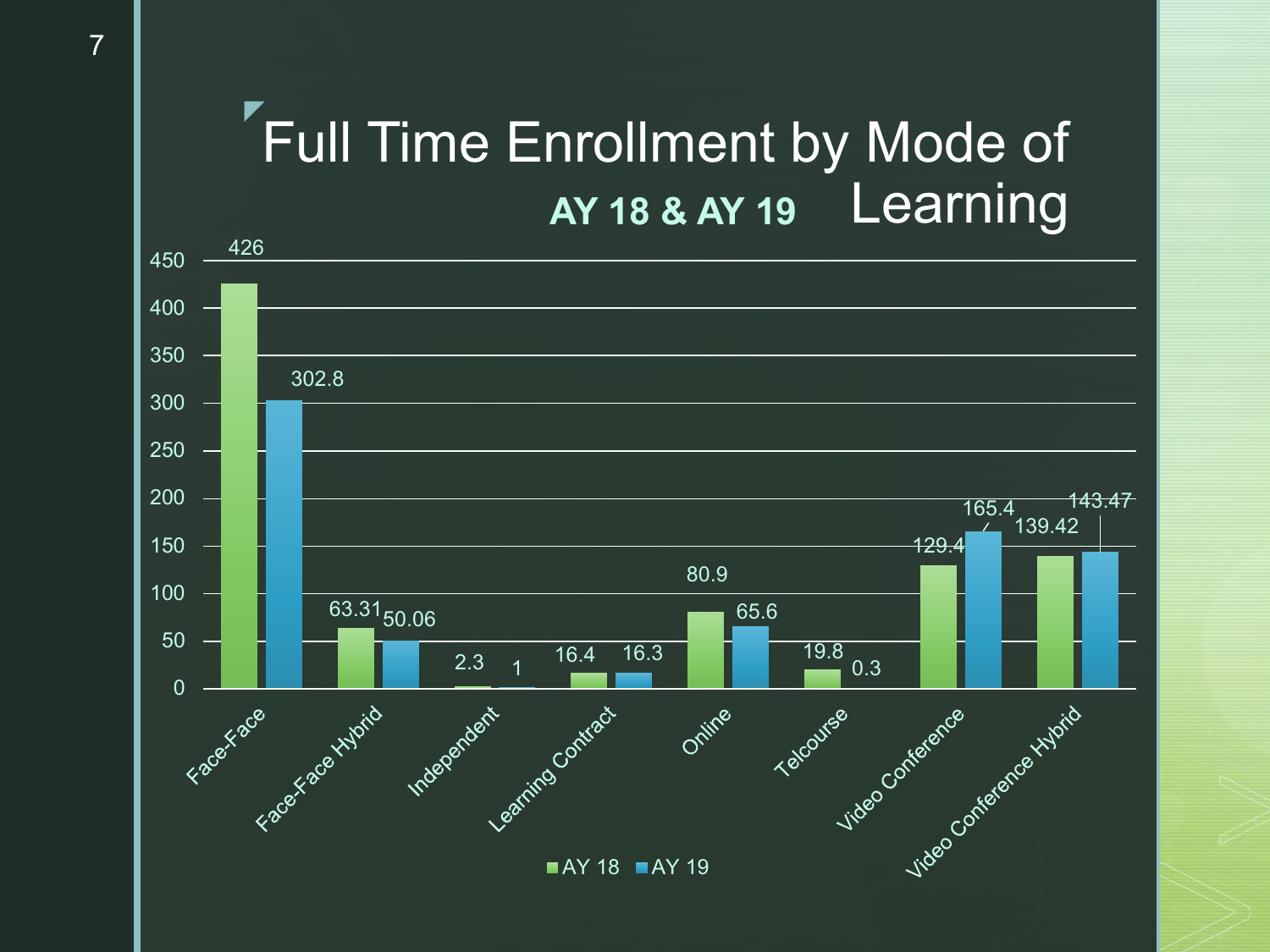## Headcount by Mode of Learning



 $\blacktriangledown$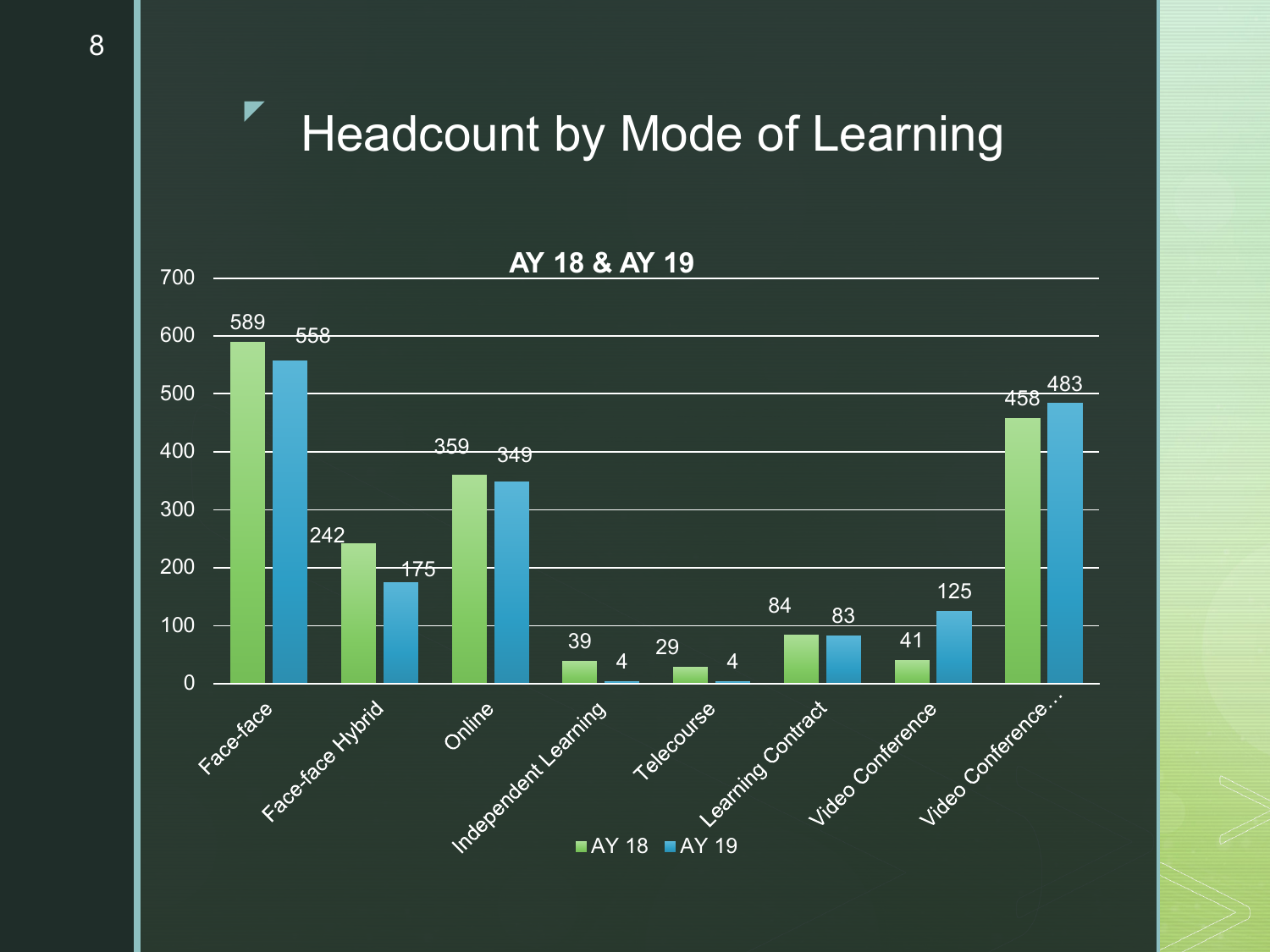



Total: AY 18 – 2152; AY 19 - 1670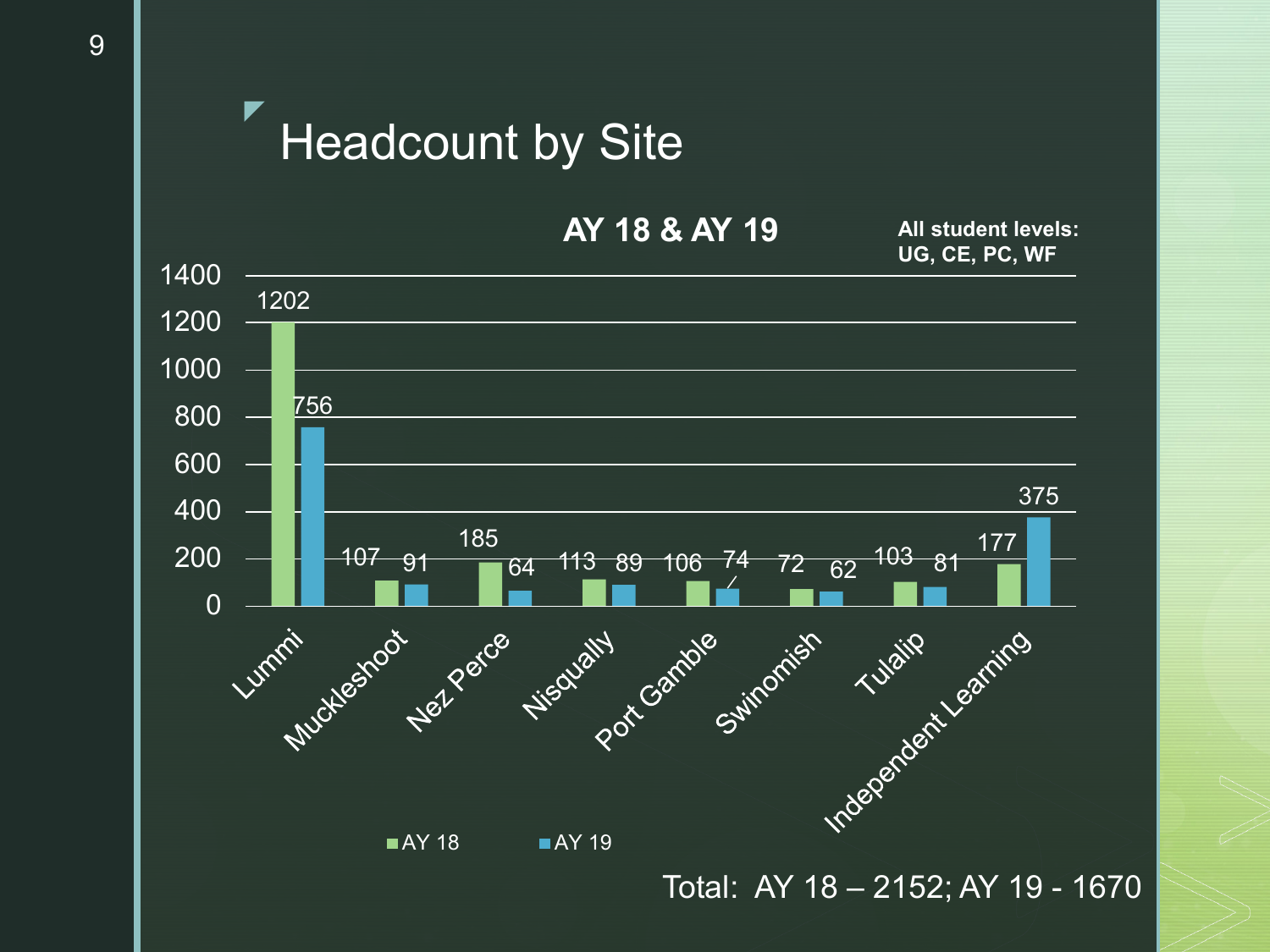# Headcount by Program of Study

AY 18 & AY 19



▼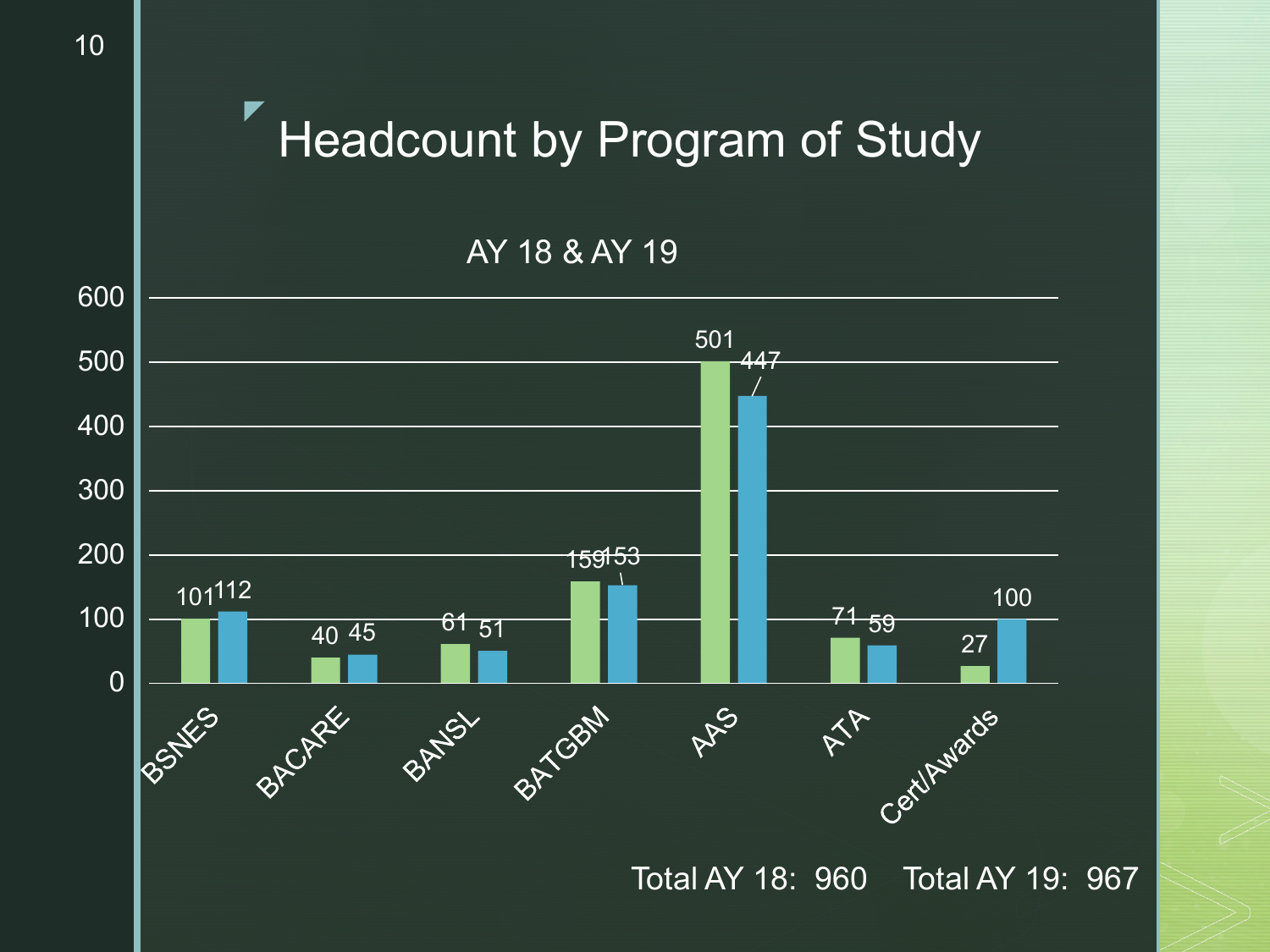Headcount by Division

 $\blacktriangledown$ 

AY 18 & AY 19

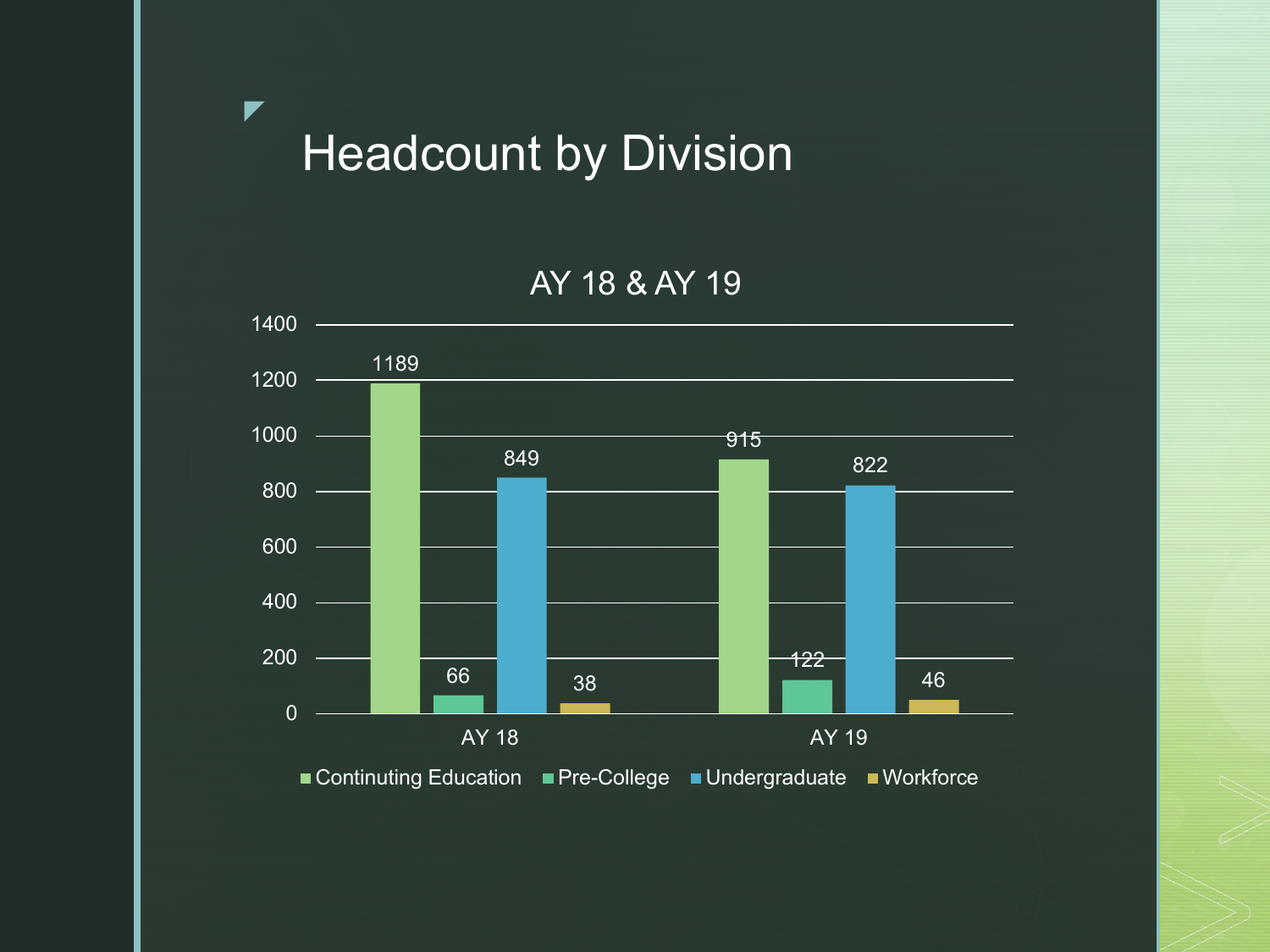#### $\blacktriangledown$ Headcount by Degree Type

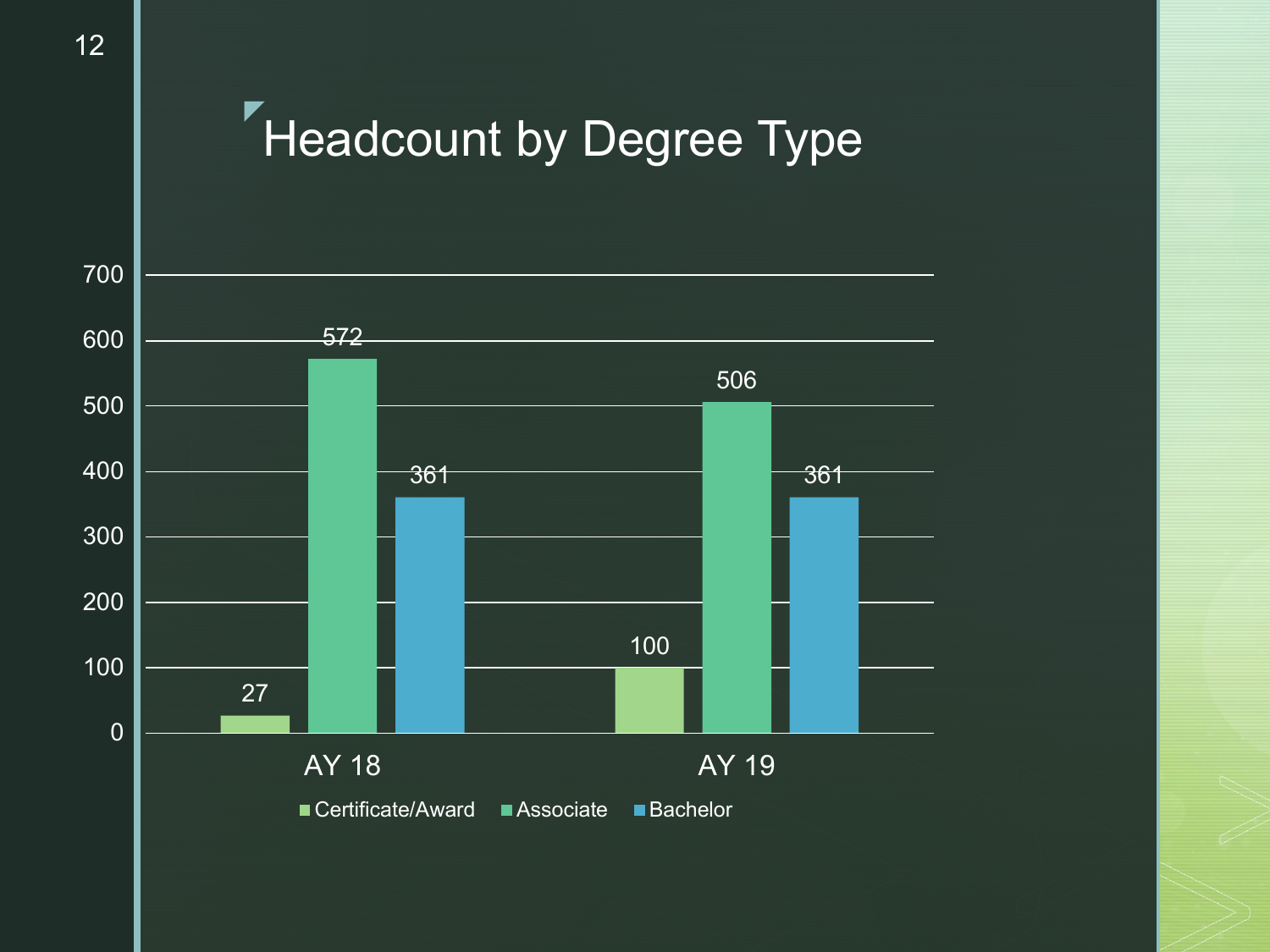#### Graduation Data



Number of Graduates by Degree Type



Degrees by Student Location



Academic Standing of Graduates



Capstone Student **Learning Proficiencies** 



3-year graduation rate for Associates (2yr) programs



6-year graduation rate for Bachelors (4yr) programs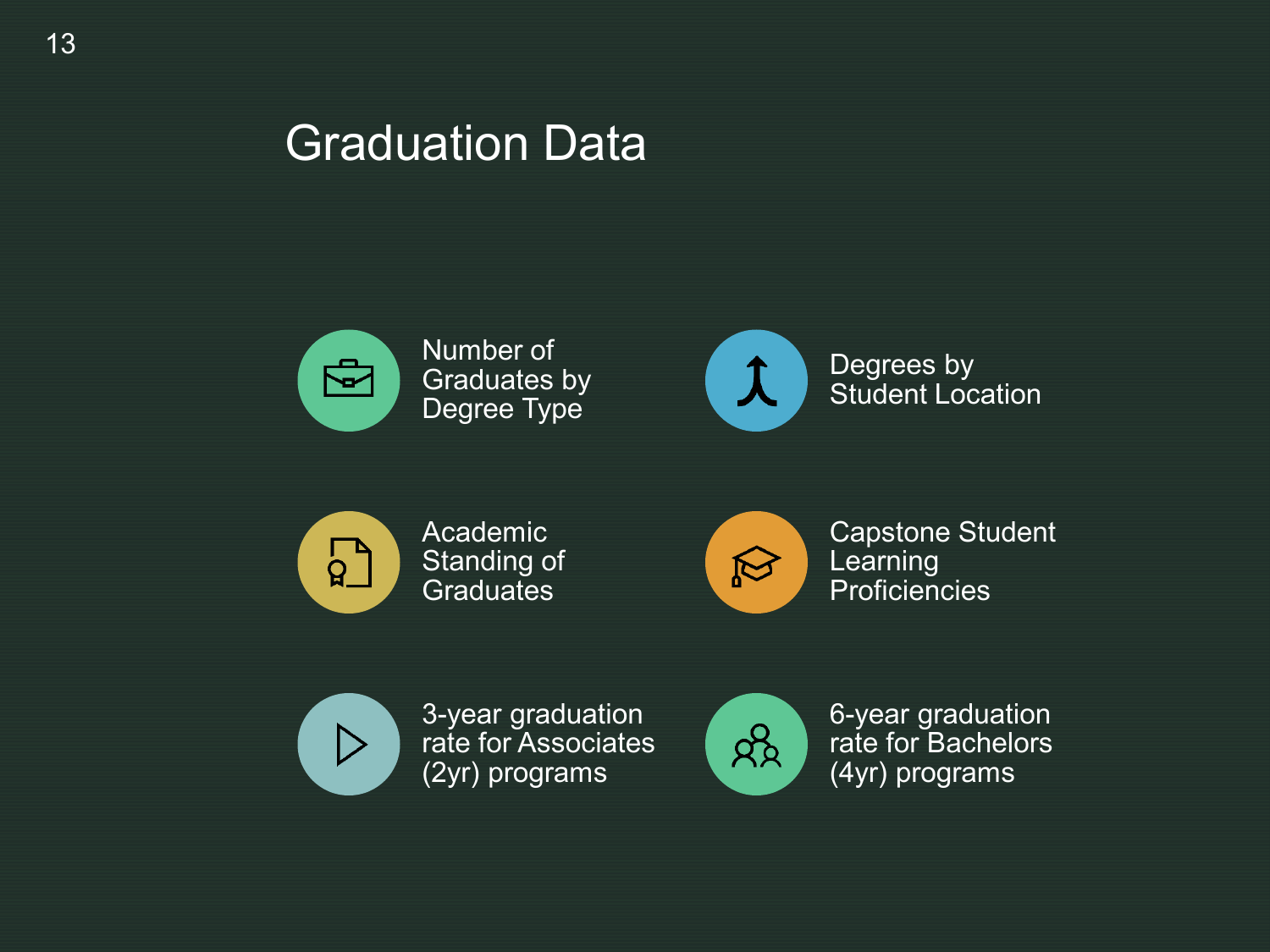# Graduates by Degree Type

| Degree                                            | <b>AY 17</b>     | AY 18          | AY 19          |
|---------------------------------------------------|------------------|----------------|----------------|
| <b>BS</b> - Native Environmental Science          | 12 <sup>°</sup>  | 11             | 11             |
| BA - Tribal Governance & Business Management      | 18               | 24             | 25             |
| BA - Community Advocates in Responsive Education  | $6 \overline{6}$ | $\overline{2}$ | 2              |
| BA - Native Studies Leadership                    | 11               | 10             | $\overline{7}$ |
| AAS - General Direct Transfer                     | 66               | 63             | 47             |
| AAS - Public and Tribal Administration            | $\overline{2}$   | $\overline{2}$ | $\mathbf{1}$   |
| AAS - Business Entrepreneurship                   | $\overline{7}$   | $\overline{4}$ | $\overline{1}$ |
| APS-T Early Childhood Education                   | $\overline{4}$   | $\overline{4}$ | 3              |
| ATA - Chemical Dependency Studies                 | 3                | $\mathbf{1}$   | $\overline{4}$ |
| ATA - Information Technology                      | $\overline{4}$   | $\overline{0}$ | $\overline{0}$ |
| CERT - Computer Repair                            | $\mathbf{0}$     | $\mathbf{1}$   | $\mathbf{0}$   |
| <b>AWC</b> - Tribal Museum Studies                | 1                | $\mathbf{0}$   | $\overline{0}$ |
| AWC - Early Childhood Education (Initial & Short) | 10               | $\overline{7}$ | $\mathbf{0}$   |
| AWC - Entrepreneurship                            | $\mathbf{1}$     | $\mathbf{3}$   | 2              |
| AWC - Tribal Vocational Rehabilitation            | $\mathbf{0}$     | 12             | 18             |
| AWC - Tribal Casino Management                    | $\mathbf{0}$     | 2              | $\mathbf{0}$   |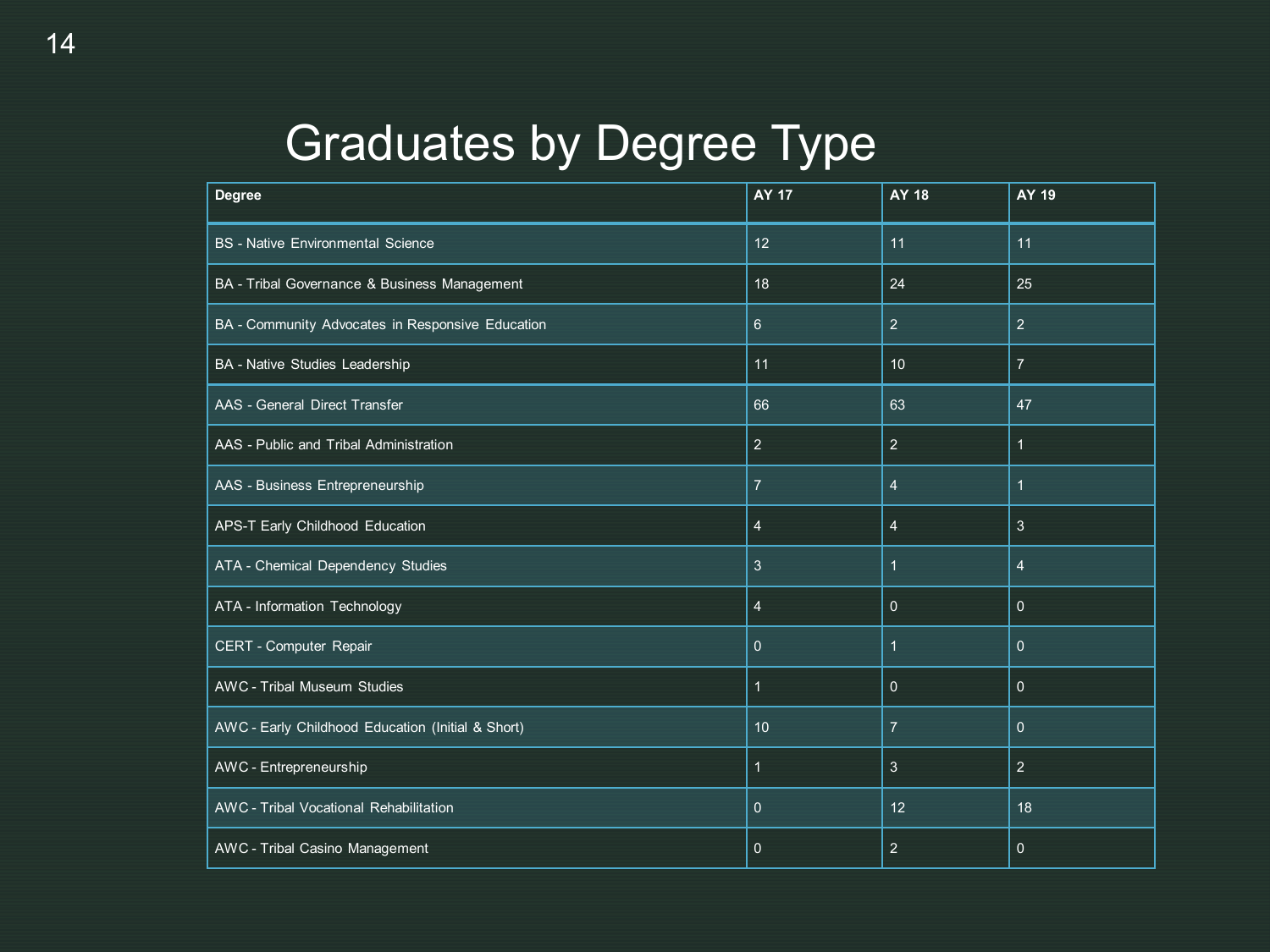#### $\blacktriangledown$ Degrees by Student Location

AY 18 & AY 19

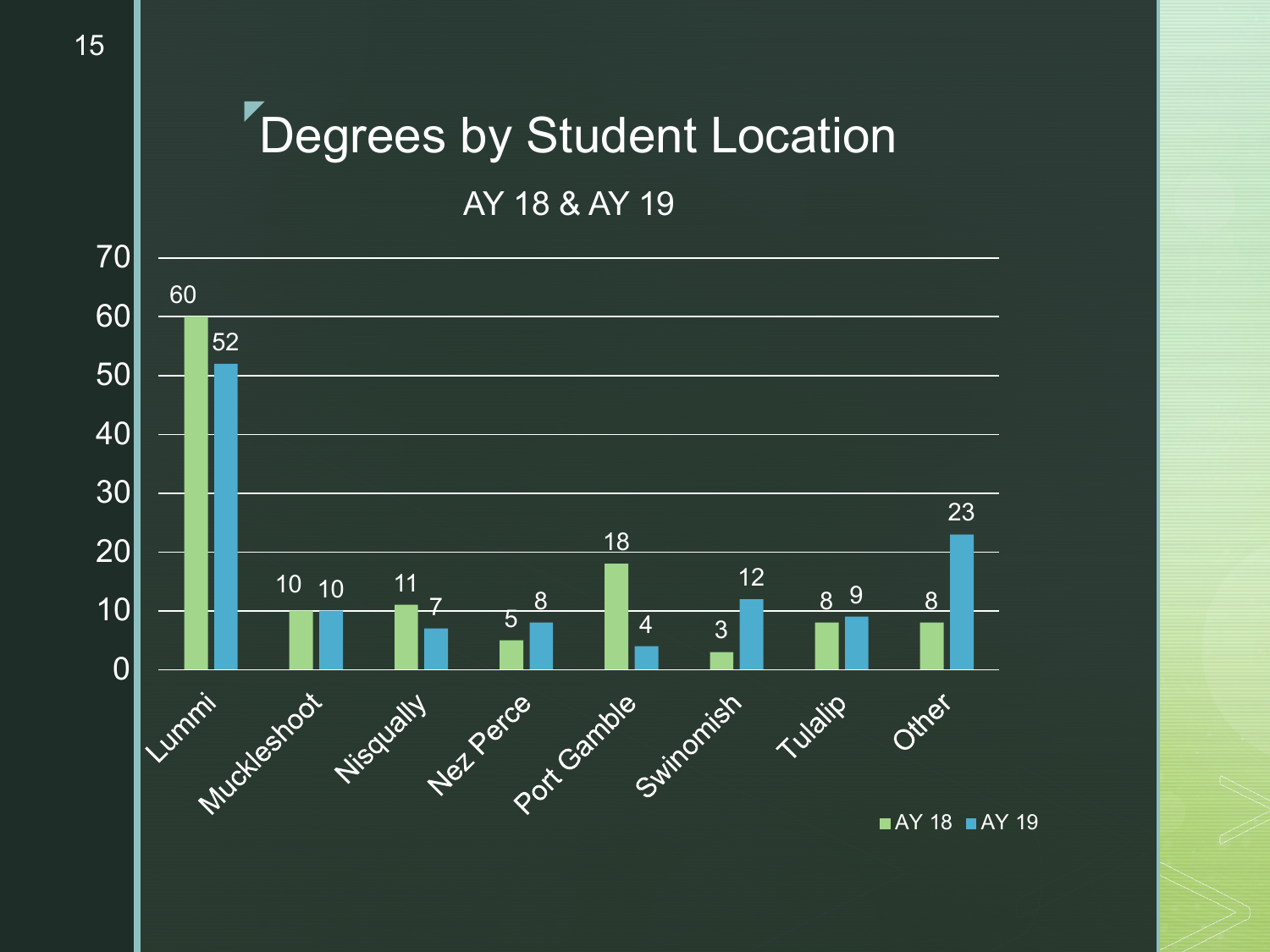

16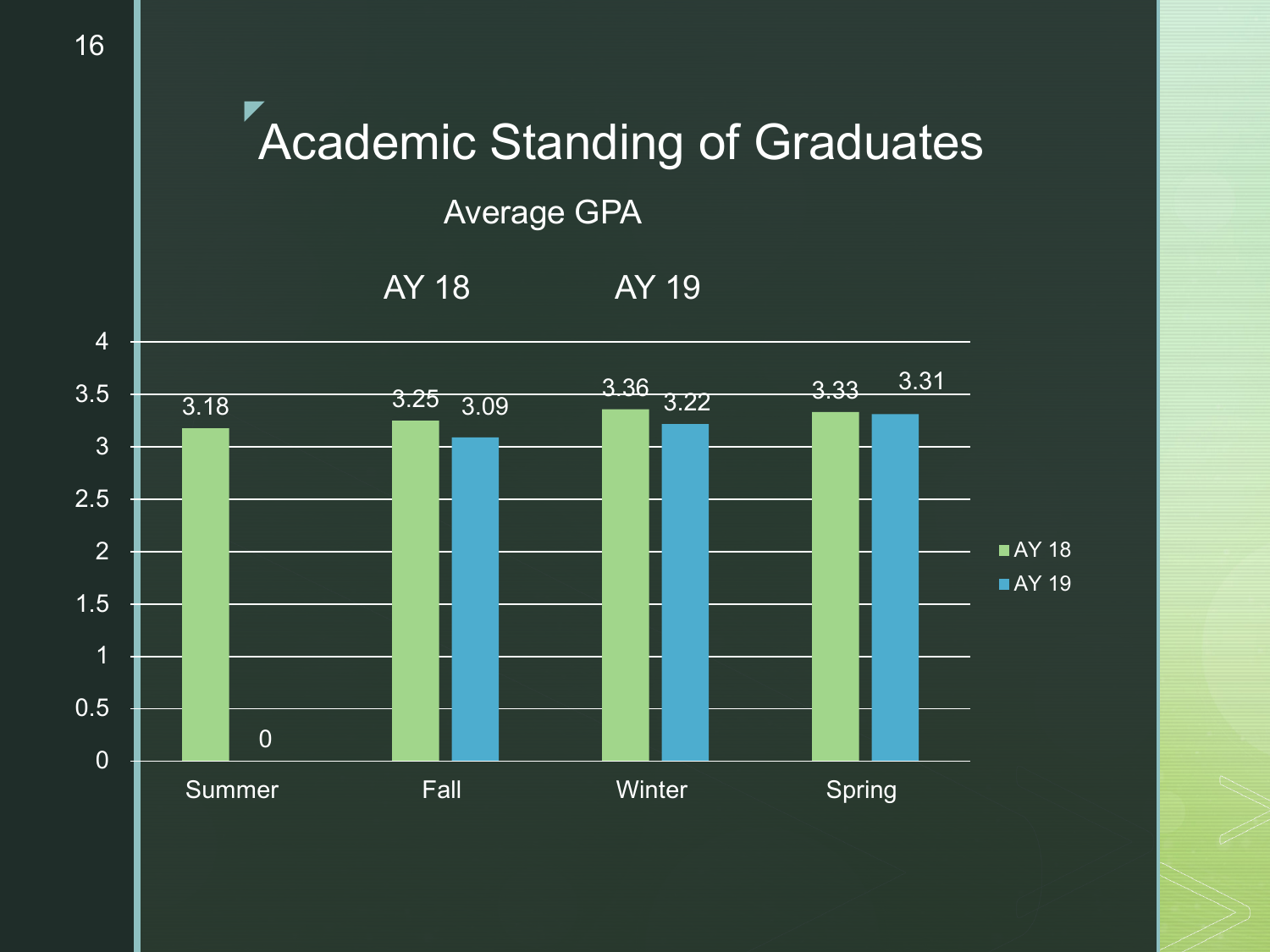## **Capstone Learning Proficiencies** AY 19

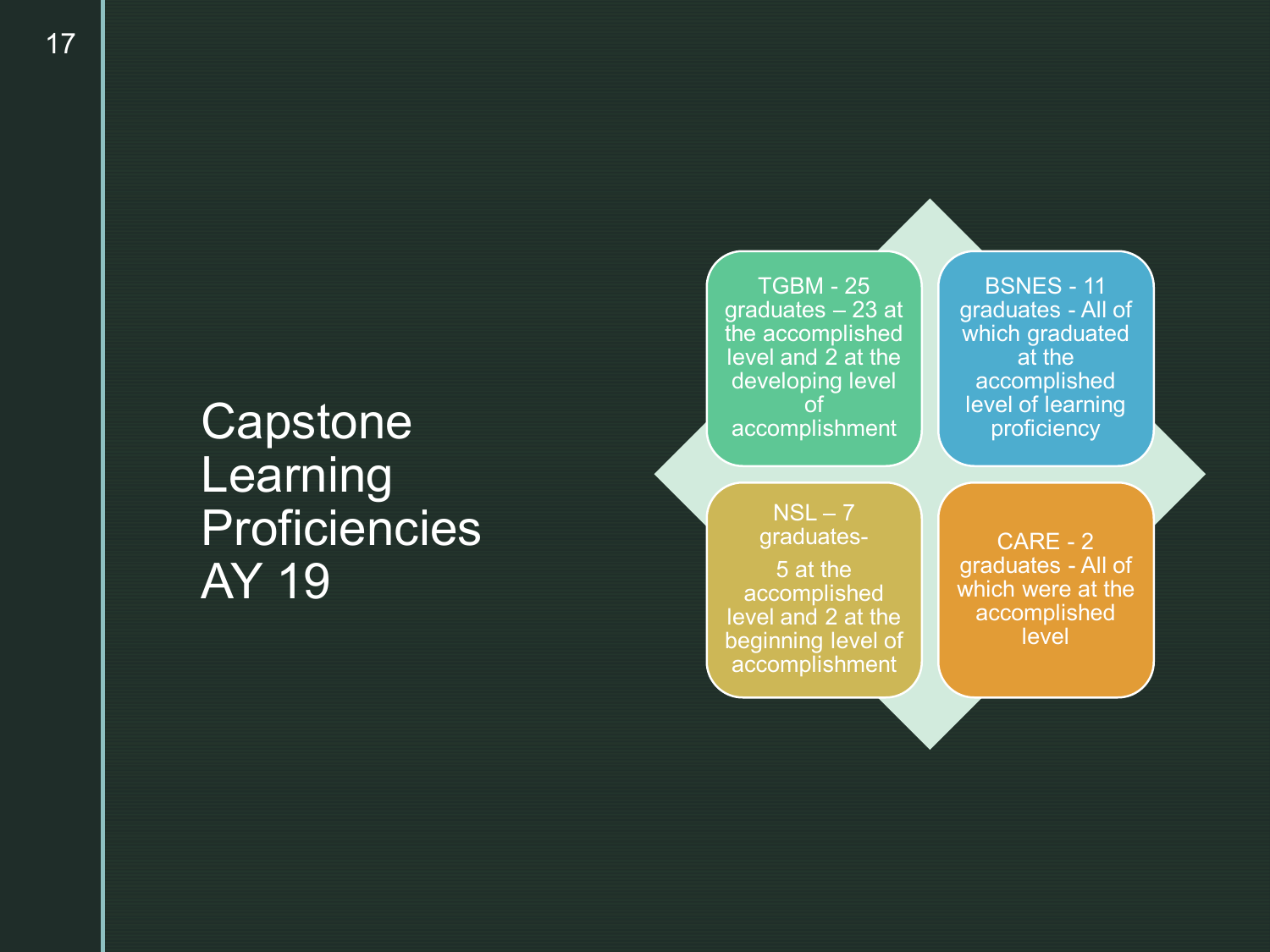#### Associate Degree On-Time Graduation Rate (150%)

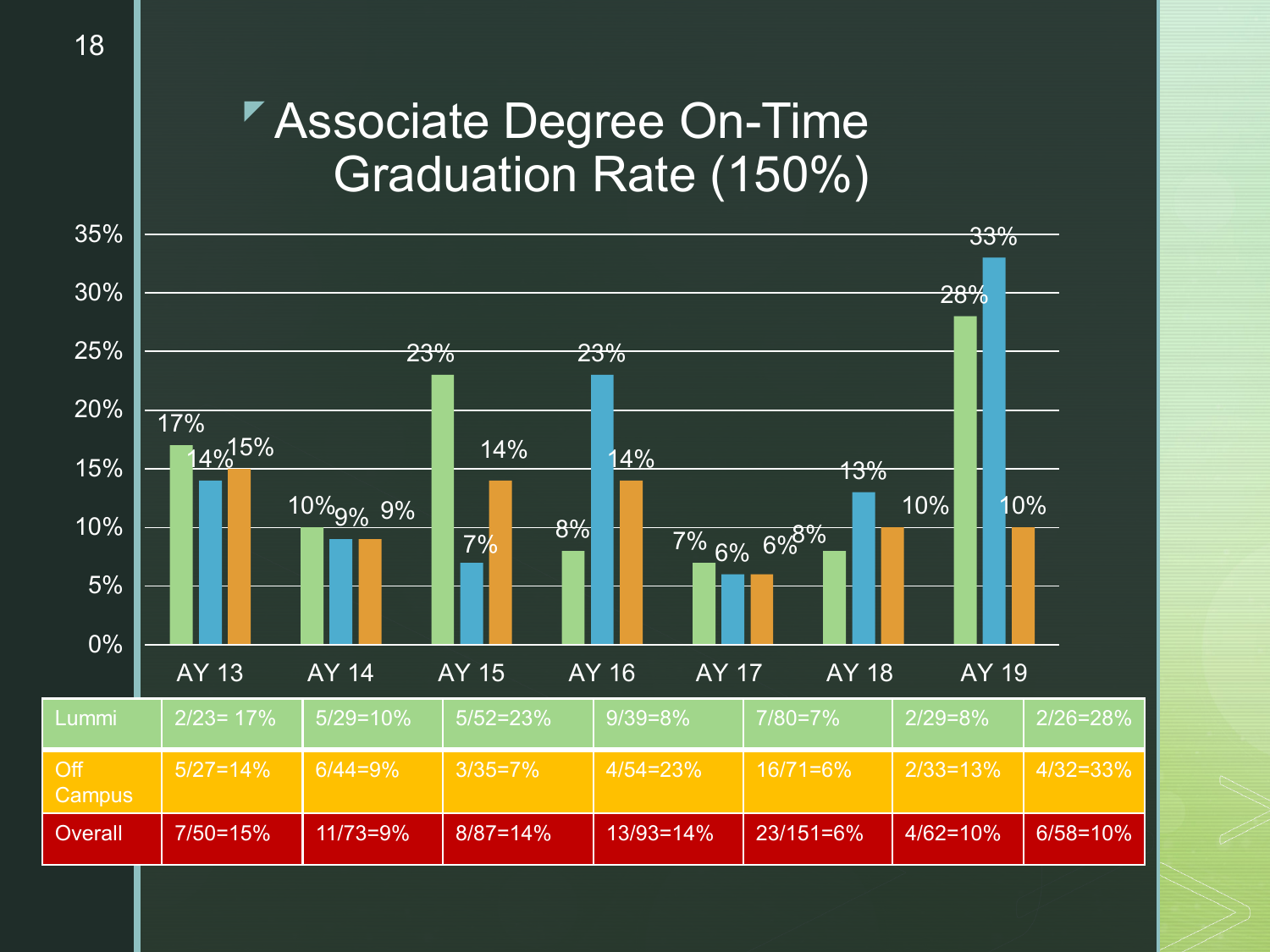#### Bachelor's Degree On-Time Graduation Rate (150%)

AY 18 & 19

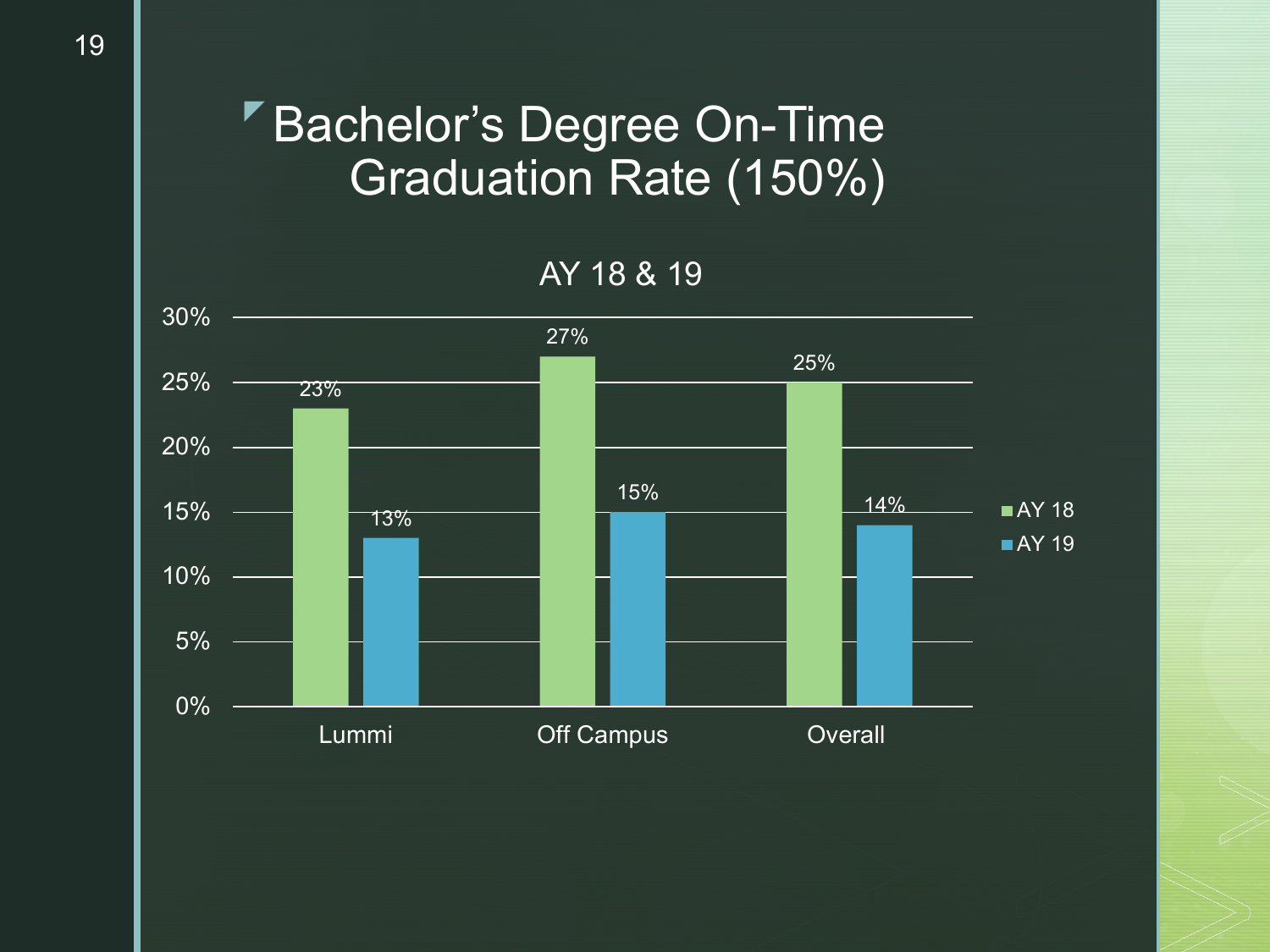## Course Completion rates



GENERAL EDUCATION COURSE COMPLETION RATES

FOUNDATIONAL COURSE COMPLETION RATES  $\bullet$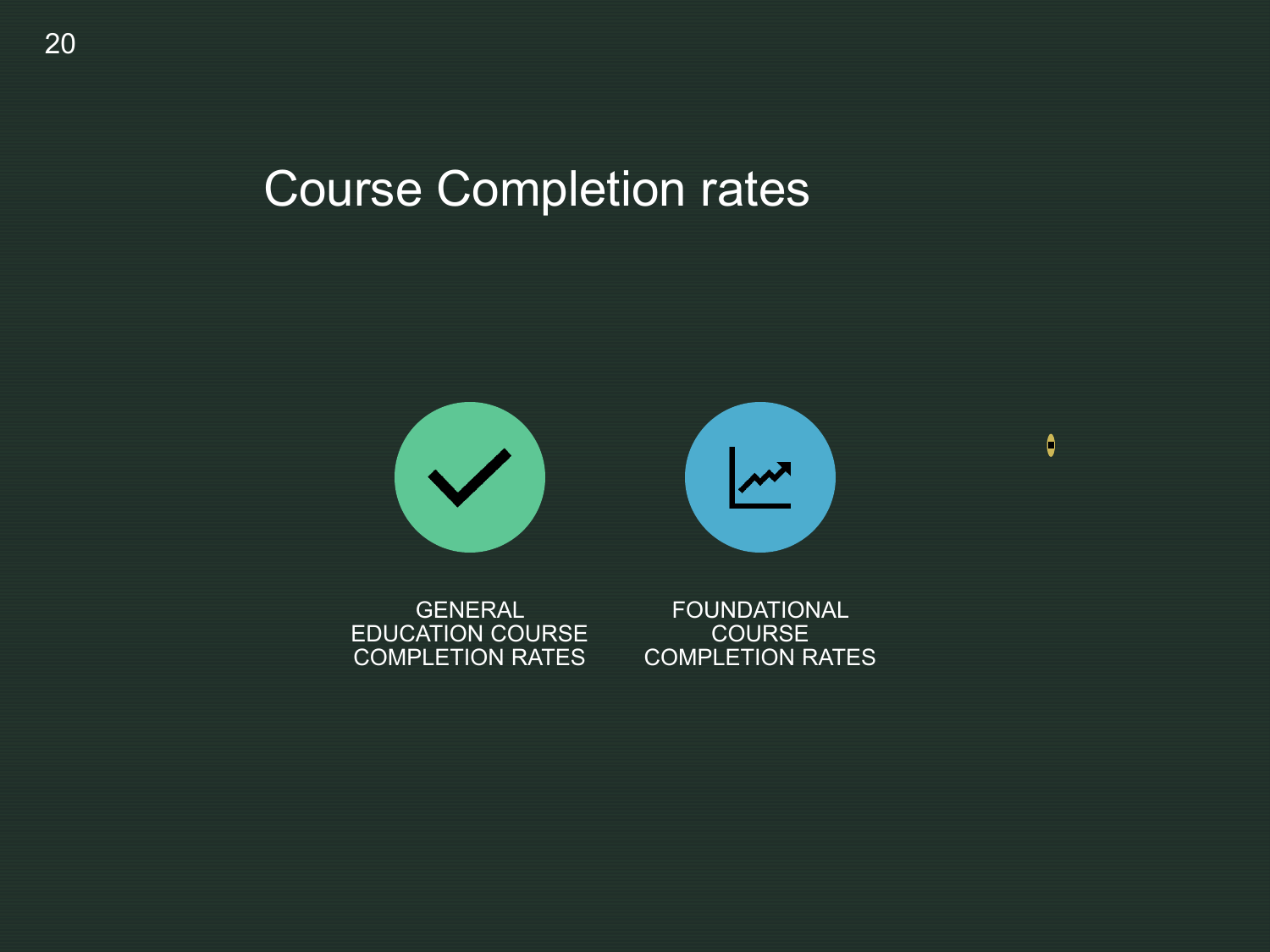### **Completion Rates** AY 19



r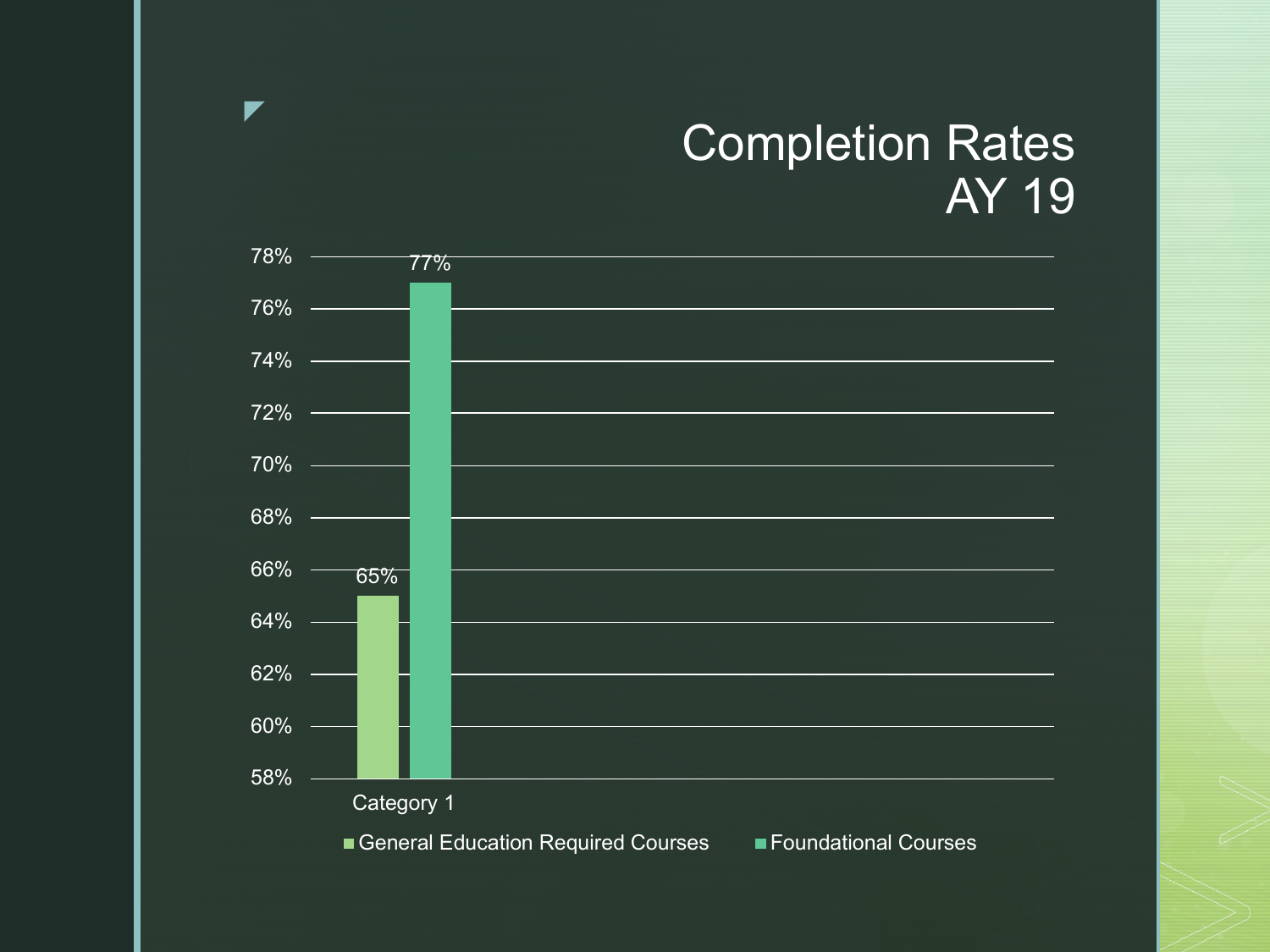## Completion Rate by Modality



 $\blacktriangledown$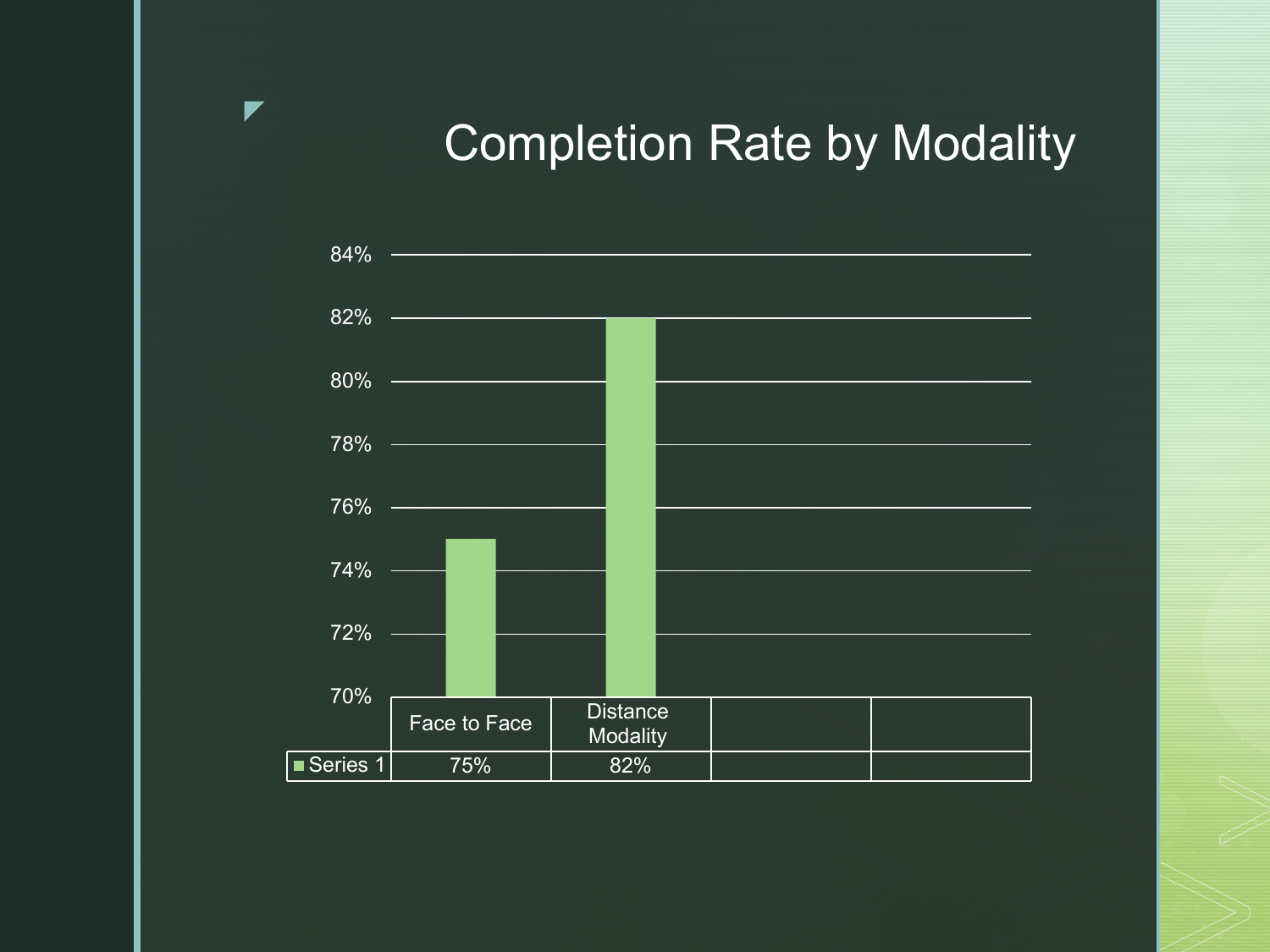# Retention Rates

- **All credit students:** all students taking credit courses
- **Site based Retention-** Lummi, Muckleshoot, Nez Perce, Nisqually, Port Gamble, Swinomish and Tulalip
- **FYE fall cohort-** First time POS students who enroll for 2 or more college courses fall and continue to enroll through spring
- **Degree seeking students**: Students who have declared a program of study
- **Certificate seeking students**: students enrolled in a certificate but not declared a program of study
- **Non-degree seeking students**: students taking credit courses who have not declared a program of study
- **ABE/GED students**: non-degree/non-certificate students
- **First generation students:** students whose parents have not attained a Bachelor's degree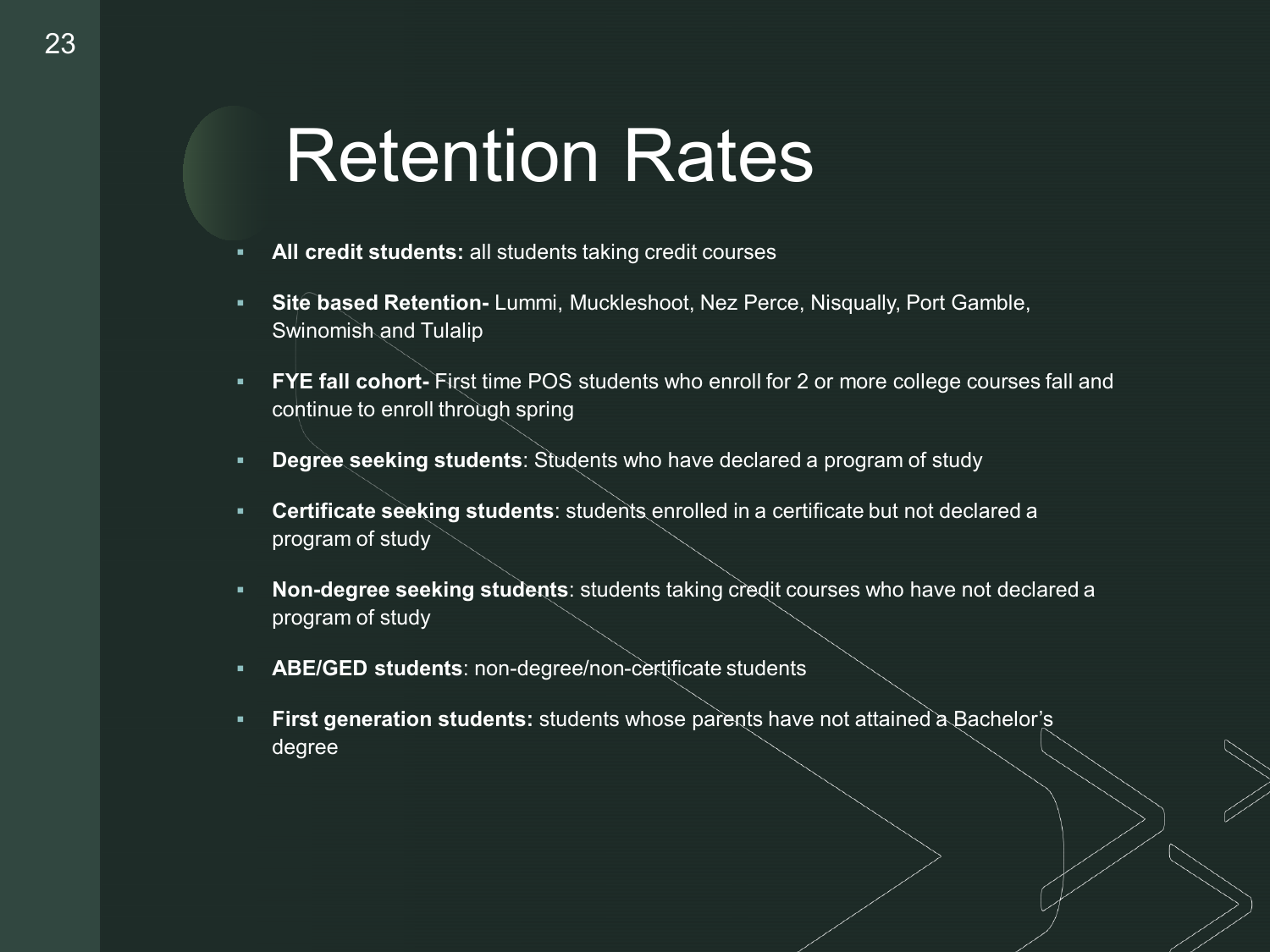#### Retention Rate **Definitions**

**Fall to Fall: Number of students who** completed at least one credit fall quarter, and then the number who completed at least one credit the following fall quarter.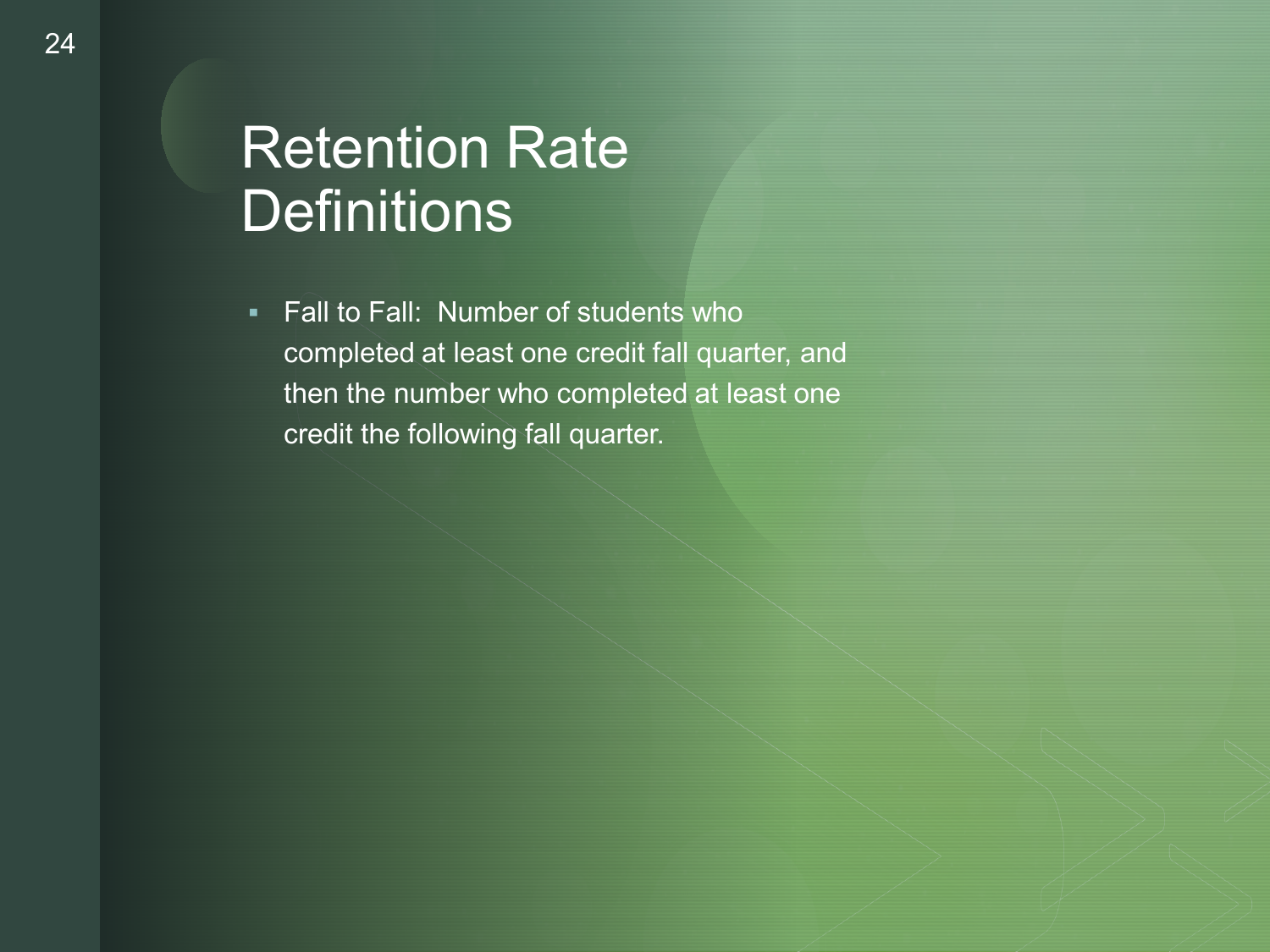### Retention Rate All Credit Students

AY 2013-2019



▼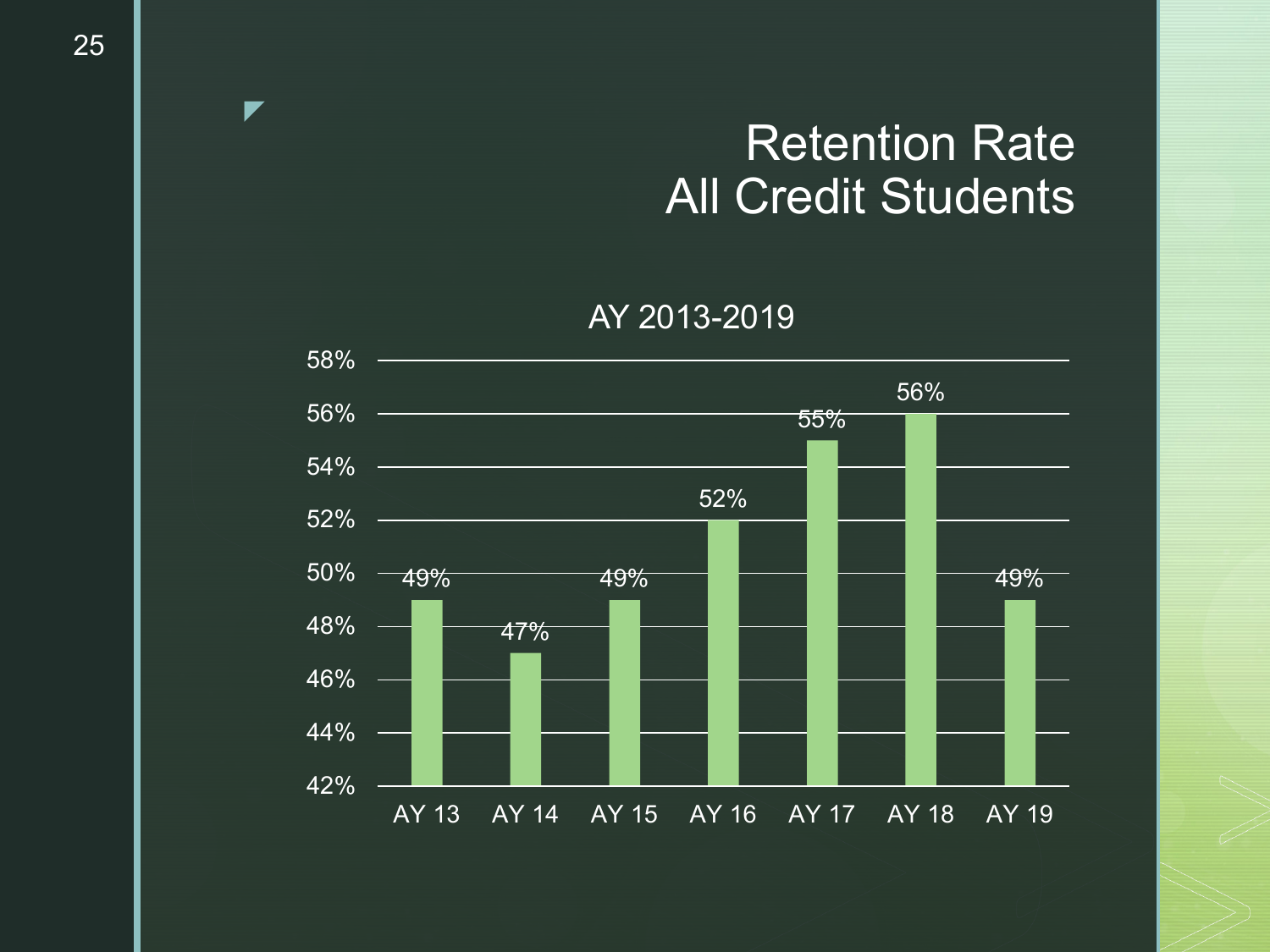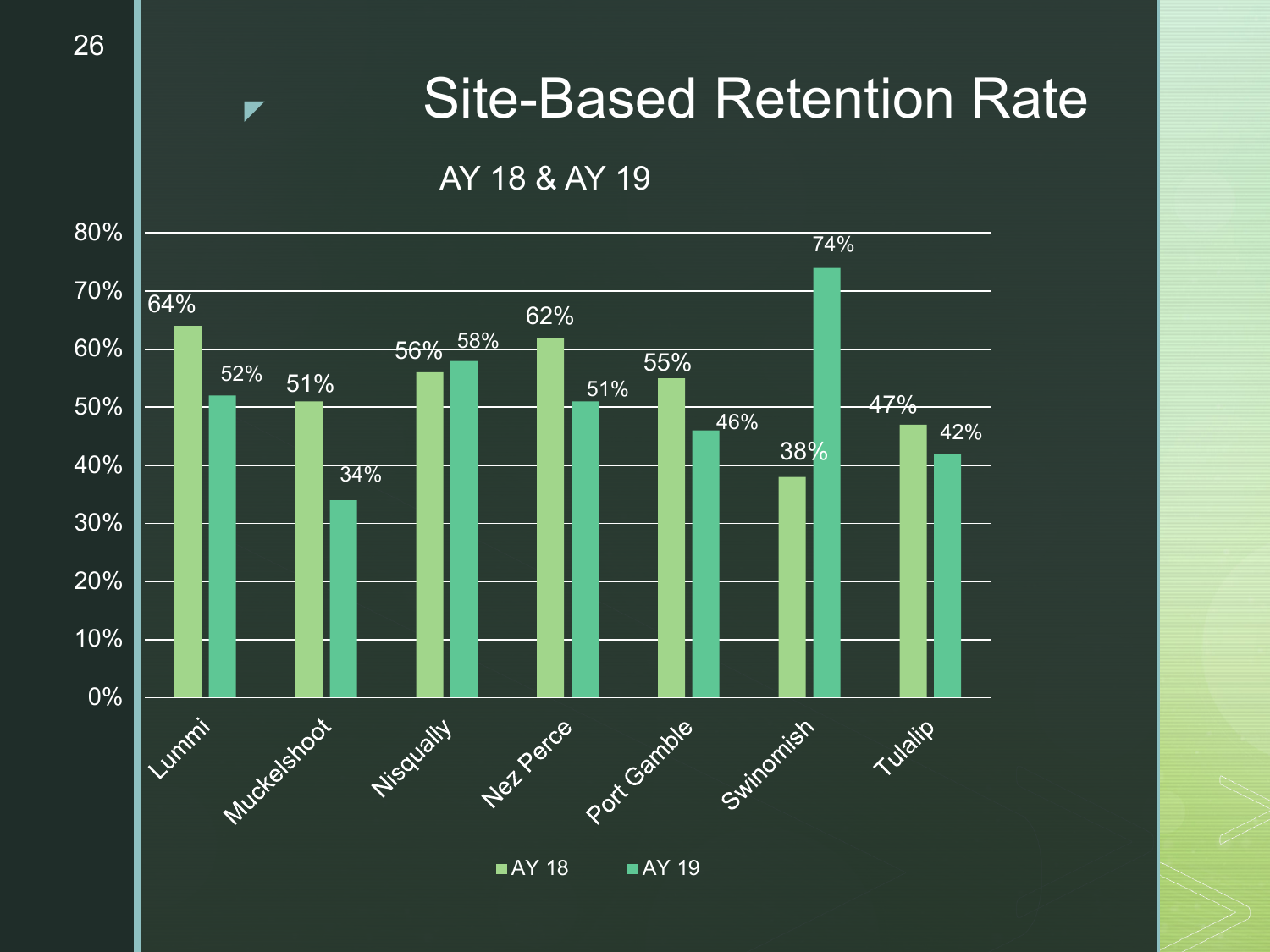# Student Retention Rate Program vs. Non-Program

AY 14 - AY 19



27